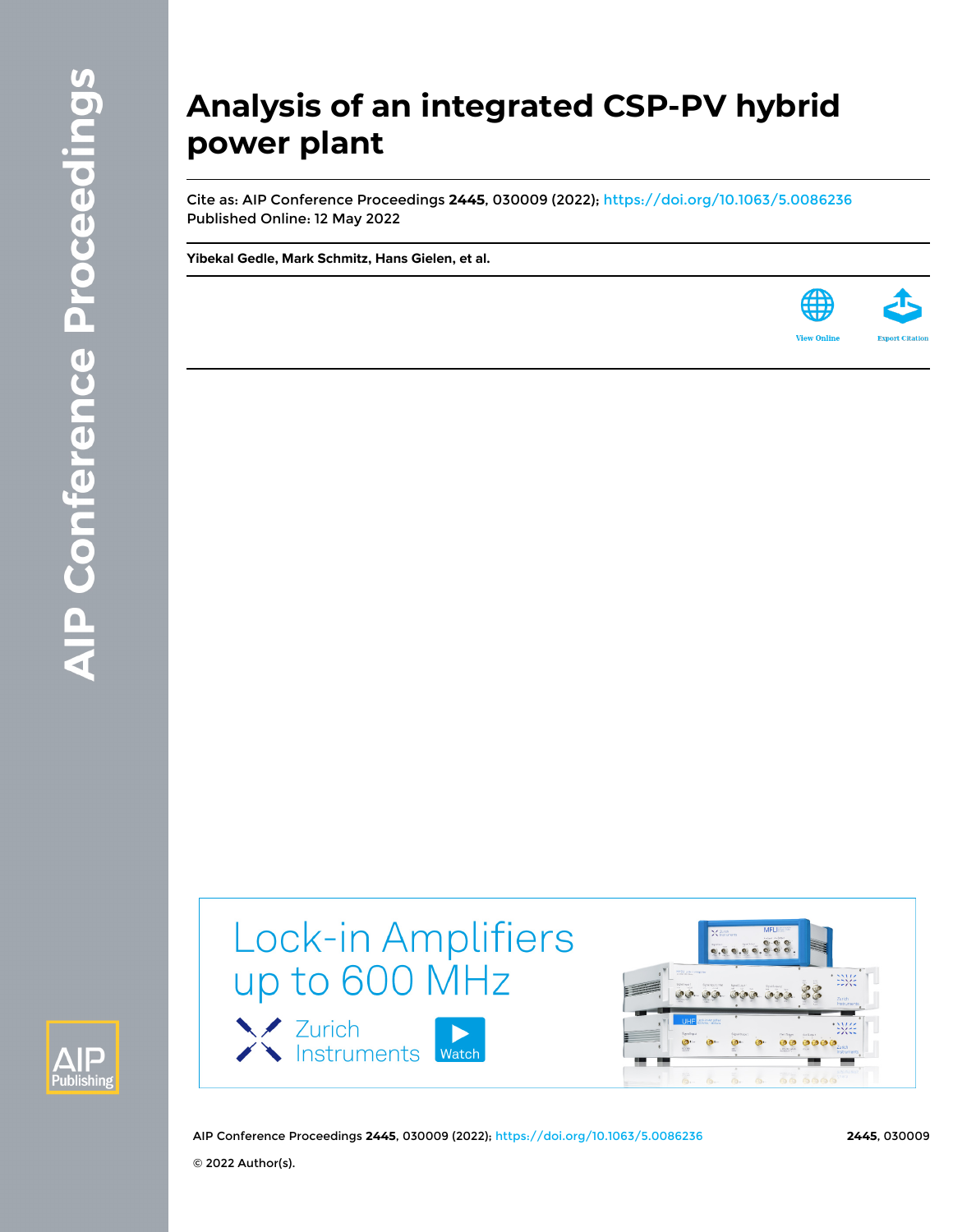# **Analysis of an Integrated CSP-PV Hybrid Power Plant**

# Yibekal Gedle<sup>1,a)</sup>, Mark Schmitz<sup>1</sup>, Hans Gielen<sup>1</sup>, Pascal Schmitz<sup>2</sup>, Ulf Herrmann<sup>2</sup>, Cristiano Teixeira Boura<sup>2</sup>, Zahra Mahdi<sup>2</sup>, Ricardo Alexander Chico Caminos<sup>2</sup> and Jürgen Dersch<sup>3</sup>

<sup>1</sup> *TSK Flagsol Engineering GmbH, Anna-Schneider-Steig 10, 50678 Köln, Germany.*<br><sup>2</sup> Solar-Institut Filich of Aachen University of Applied Sciences (SU). Heinrich-Mussmann-Str. 5

*Solar-Institut Jülich of Aachen University of Applied Sciences (SIJ), Heinrich-Mussmann-Str. 5, 52428 Jülich, Germany.*<br><sup>3</sup> Deutsches Zentrum für Luft und Raumfahrt, Linder Höhe, 51147 Köln, Germany.

a)Corresponding author: yibekal.gedle@flagsol.de

**Abstract.** In the past, CSP and PV have been seen as competing technologies. Despite massive reductions in the electricity generation costs of CSP plants, PV power generation is - at least during sunshine hours - significantly cheaper. If electricity is required not only during the daytime, but around the clock, CSP with its inherent thermal energy storage gets an advantage in terms of LEC. There are a few examples of projects in which CSP plants and PV plants have been co-located, meaning that they feed into the same grid connection point and ideally optimize their operation strategy to yield an overall benefit. In the past eight years, TSK Flagsol has developed a plant concept, which merges both solar technologies into one highly Integrated CSP-PV-Hybrid (ICPH) power plant. Here, unlike in simply co-located concepts, as analyzed e.g. in [1] – [4], excess PV power that would have to be dumped is used in electric molten salt heaters to increase the storage temperature, improving storage and conversion efficiency. The authors demonstrate the electricity cost sensitivity to subsystem sizing for various market scenarios, and compare the resulting optimized ICPH plants with co-located hybrid plants. Independent of the three feed-in tariffs that have been assumed, the ICPH plant shows an electricity cost advantage of almost 20% while maintaining a high degree of flexibility in power dispatch as it is characteristic for CSP power plants. As all components of such an innovative concept are well proven, the system is ready for commercial market implementation. A first project is already contracted and in early engineering execution.

#### **INTRODUCTION**

Over the past few years PV prices have dropped consistently and are supposed to do so in the future. CSP prices have also fallen, but at a slower pace in comparison to PV. The situation today is that PV has lower electricity costs during daylight than CSP, leading to a higher peak power supply from PV. To limit strain on the electric grid, large PV plants usually have a contractually agreed limited maximum power to inject into the grid. Economic optimization leads to an oversizing of a PV plant to achieve high energy production, i.e. the rated peak power is significantly higher than the feed-in limit. This leads to a power curtailment in most days of the year. The CSP system on the other hand generates electricity at higher cost during daylight, but has a significantly higher dispatchability, being able to operate 24 hours per day.

Addressing the above listed advantages and disadvantages of the two systems, an ICPH power plant has been designed to minimize the shortcomings and make use of the advantages of the two systems, by shifting part of the PVgenerated electricity into the thermal part of the plant. Thus, the ICPH system considered in this paper takes advantage of the low electricity cost of PV, better use of the curtailed power and the dispatchability of CSP. Besides that, hybridization of the two systems leads to a better use of PV power and even to a significant improvement of the CSP efficiency. The production profile of a CSP solar field and a one-axis tracking PV plant are similar. So an increase in thermal energy production leads to an increased PV power requirement to MSEH. The power curtailment is thus

> *SolarPACES 2020* AIP Conf. Proc. 2445, 030009-1–030009-8; https://doi.org/10.1063/5.0086236 Published by AIP Publishing. 978-0-7354-4195-8/\$30.00

> > 030009-1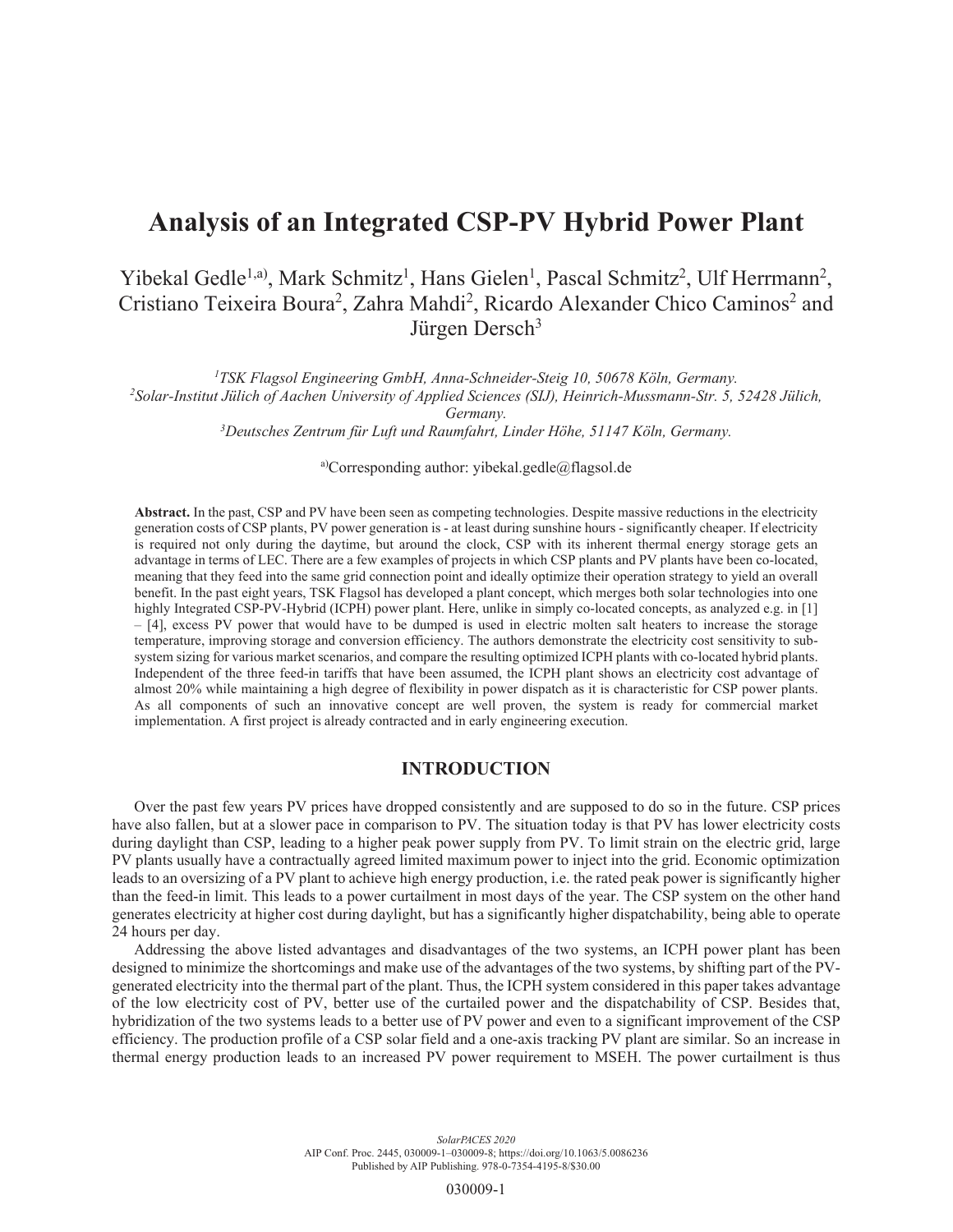minimized for ICPH plants. Owing to these advantages of an ICPH system, new hybrid power plants are under development, while a first project is ready to start its construction shortly.

An ICPH power plant brings a big advantage for the solar industry – dispatchable electricity at record-low costs. However, as it comprises a PV and a CSP plant in one system the system complexity increases significantly. Thus, applying a systematic optimization methodology plays a paramount role to achieve an optimum configuration of the ICPH plant. In this paper, results of an optimization process of such ICPH power plant are published for the first time.

### **SELECTION OF SYSTEM CONFIGURATION**

The ICPH power plant considered in this project consists of different main subsystems, namely the parabolic trough solar field (SOF), a photovoltaic system (PV), molten salt electric heaters (MSEH), power block (PB) and thermal energy storage (TES). The SOF considered in this study uses a thermal oil as a heat transfer fluid (HTF). A salt/HTF heat exchanger (HX) is used to transfer heat from the HTF in the SOF to the salt flowing from the cold TES tank to the hot TES tank. The efficiency of a CSP plant can be further improved by increasing the steam temperature. One advantage of a CSP-PV hybrid plant is the possibility of using MSEH to further heat the salt before it enters the hot tank. Thus, the MSEH is a core subsystem of an ICPH plant. The MSEH can be connected at different parts of the hybrid system. For this study, an MSEH placed between the HTF/salt HX and hot TES tank is considered. The following figure shows the system configuration chosen for this study.



**FIGURE 1**. Schematic diagram of a CSP-PV hybrid plant configuration

As shown in figure 1, before entering into the MSEH, the salt first flows from the cold TES tank to the HTF/salt HX. The maximum HTF operation temperature is limited to around 393 °C. Therefore, the salt temperature at the exit of HX will be slightly below 393 °C. The salt that exits from the HX further flows through the MSEH. The MSEH uses the electric power from PV to elevate the salt temperature to a maximum salt temperature of 565 °C, which was set for this study. In this system, there is no direct heat transfer from HTF to the PB. The steam generation system, i.e. the super heater, reheater, evaporator and the economizer, uses only molten salt as a heat source.

TSK Flagsol's in-house performance model, PCTrough, is used for an annual simulation of the ICPH system. PCTrough includes different operation strategies that highly dependend on the following factors:

- Solar radiation.
- Actual electric and thermal power produced from PV field and SOF, respectively,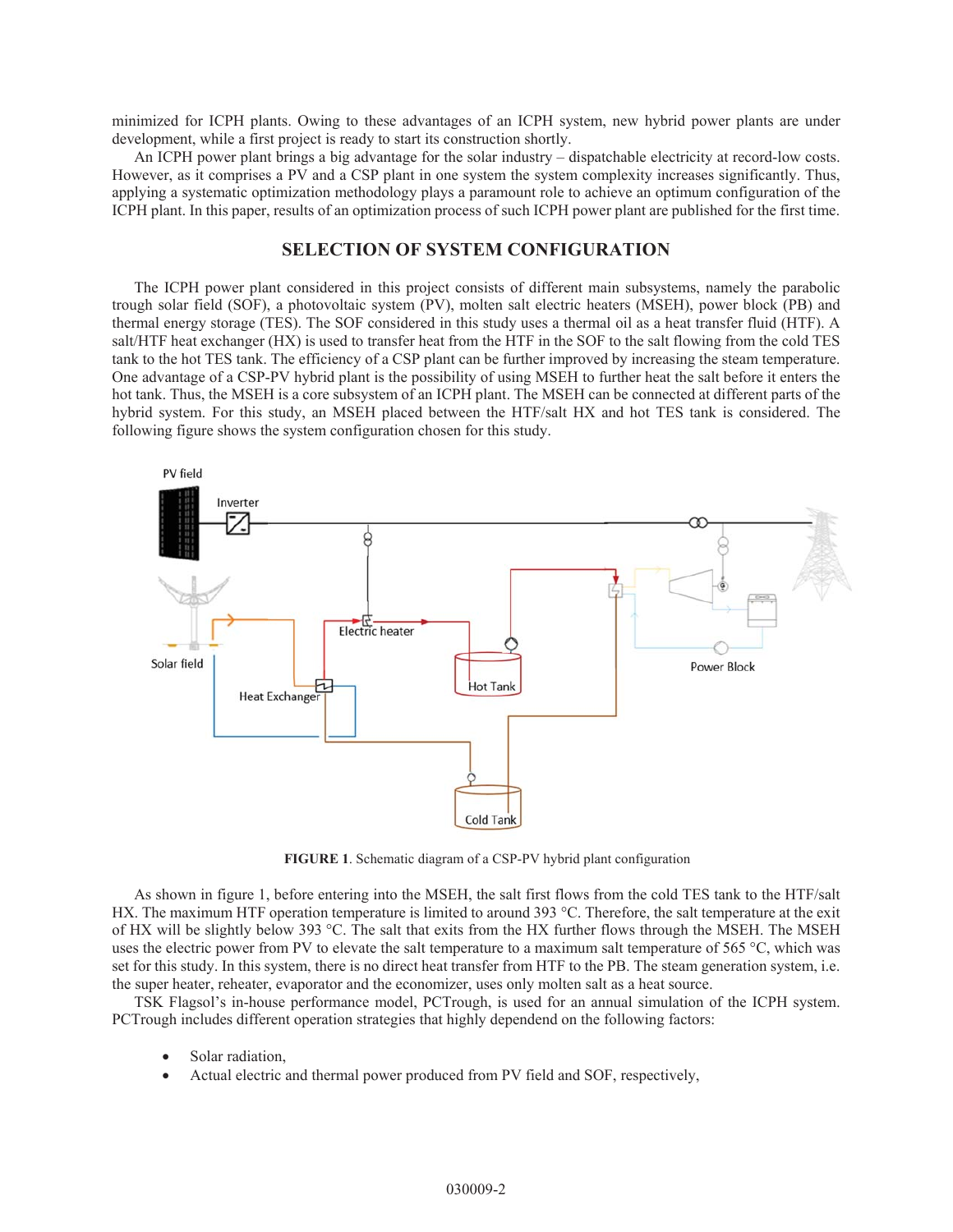- Grid power demand and
- Tariff of the hour.

One main operation strategy is an operation strategy for high-DNI periods, in which both, PV field and SOF, are in operation and energy is available from both subsystems at almost the same time. During this operation period, PV continues to produce as much power as possible depending on the available solar irradiation. The resulting electrical power from PV is then divided into power to be injected into the grid and power to be supplied to the MSEH. Depending on the selected operation strategy, PCTrough calculates the power required by the MSEH, which is highly dependent on the salt flow and the maximum salt temperature required. Thus, for each specific simulation time PCTrough calculates the salt mass flow and the required PV power to elevate the salt temperature at the exit of MSEH to 565 °C. The hot salt coming from MSEH is stored in the hot TES tank. Another operation strategy is used for during low-irradiation hours. During these periods, PCTrough determines which strategy to follow depending on the tariff of the hour. If power is to be produced during these hours, the energy stored in the hot tank is then used to generate power.

In this study, a 100 MW ICPH power plant with the capability of producing electricity up to 24 hours per day is optimized. To account for different nighttime demands in different energy markets, different tariffs were selected for the hours after sunset and before sunrise ("peak hours"). The higher the hypothetic demand at nighttime, the higher the peak tariff. This classification of peak and offpeak hours is common for defining the PPA price of a plant and has been used in South Africa and Morocco CSP projects. The differences in demand and tariff will become more pronounced as more cheap but non-dispatchable PV power is injected into the grids. For the ICPH power plant configuration analyzed in this study, the following boundary conditions are considered:

| <b>Parameter description</b>  | Value                          |  |
|-------------------------------|--------------------------------|--|
| ICPH power plant location     | Morocco                        |  |
| <b>TMY</b> Resolution         | Hourly                         |  |
| Maximum power to the grid     | $100 \text{ MW}_e$             |  |
| Turbine capacity              | $100 \text{ MW}_e$             |  |
| SOF collector type            | Parabolic trough               |  |
| Name of SOF collector         | HelioTrough <sup>®</sup>       |  |
| Tracking of PV                | Single axis (North-South axis) |  |
| Peak-to-off-peak tariff ratio | 1, 2 or 3                      |  |
| Peak hours                    | from sunset until sunrise      |  |
| Off-peak hours                | from sunrise until sunset      |  |
| Minimum STO capacity          | 6 FLHs                         |  |

**TABLE 1**. Main boundary conditions of an ICHP power plant

## **SYSTEM OPTIMIZATION**

The CSP and PV systems are highly integrated by the use of MSEH. Thus, the optimization methodology applied in this study is to make an annual simulation of the complete hybrid system by varying some main parameters. To obtain an optimum hybrid power plant configuration, parameters that represent each of the main subsystems are chosen as an optimization parameter. As discussed in the previous sections of this paper, the CSP-PV hybrid system comprises different main subsystems, namely PV, SOF, TES and MSEH.

To reduce the complexity of analysis and to minimize the number of permutations a preselection of plausible parameter value ranges and simulation steps has been made as shown in the following table:

| <b>Subsystem</b> | <b>Description</b>     | Range             | <b>Simulation Step</b> |
|------------------|------------------------|-------------------|------------------------|
| PV plant         | Peak power             | 250 -600 $MW_{n}$ | $50 \,\mathrm{MW}_n$   |
| <b>TES</b>       | Full load hours (FLH)  | $6 - 14 h$        |                        |
| <b>SOF</b>       | Parabolic trough loops | $24 - 68$ loops   | 4 loops                |
| <b>MSEH</b>      | Maximum power          | 100 - 350 MW      | 50 MW                  |

**TABLE 2**. Description of main optimization parameters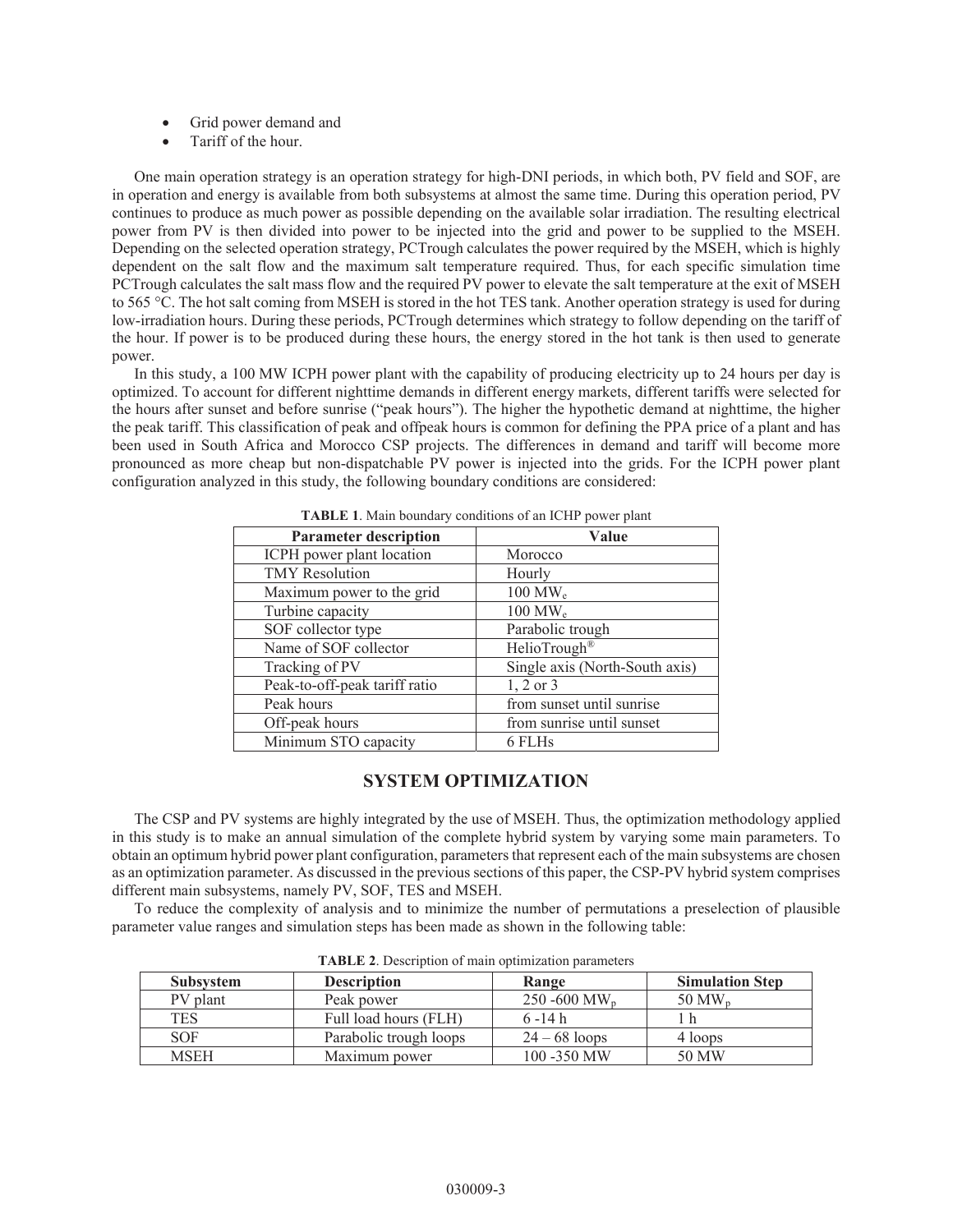Note: The number of loops may seem low in comparison with pure CSP plants. This is due to the fact that in the arrangement as proposed in Figure 1 only part of the temperature gain of the storage medium can be delivered by the oil-based HTF (roughly from 300 to 390°C), while the electric heaters deliver the remaining temperature lift (from 390 to 565°C). Correspondingly, the heat from the SOF is limited.

#### **METHODS OF ANALYSIS**

Based on the steps and ranges of parameters defined, 4752 possible configurations are simulated. An annual simulation is performed for each configuration defined by the specific subsystem sizes. The selection of an optimum configuration can be made using different criteria. The results of all annual simulations are then compared, using for comparing the different configurations a figure of merit, that incorporates the height of cost associated with the optimized parameters, offset by the energy production. As explained in Section 2, the energy produced at peak time is assumed to have higher value, the corresponding energy sales amount is increased. The resulting figure is not really electricity cost, but called LEC for the sake of simplicity in this paper.

The levelized electricity cost is calculated as:

$$
LEC = \frac{INV*FCR + O\&M}{WAEP} \tag{1}
$$

Where INV is the total investment cost, FCR is the fixed charge rate, O&M is the annual O&M cost, and WAEP stands for the weighted annual electricity production.

Using TSK Flagsol's cost data bases (based on projects executed in the past), the total investment (I) and operation and maintenance costs (O&M) of each configuration are calculated.

Since three different tariff structures are considered in this study, the effect of a particular tariff needs to be included in the LEC calculation. Depending on the power production period, peak/off-peak, the resulting electricity production is weighted with a factor of 1 for daytime and factors of 1, 2 and 3 for nighttime. The weighted annual electricity production (WAEP) is calculated as:

$$
WAEP = (PEP * (1, 2 or 3) + (OPEP * 1)
$$
 (2)

Where OPEP is the off-peak electricity production and PEP is the peak electricity production.

The LEC value of a configuration is calculated using the costs and annual electricity production and compared with LEC values of other configurations. A plant configuration with a minimum LEC value is considered as an optimum CSP-PV hybrid plant configuration.

## **ICPH OPTIMIZATION RESULTS AND DISCUSSION**

The simulation results can be analyzed in various ways and allow conclusions regarding the impact of a specific subsystem size on the overall LEC of a configuration. The optimum configuration is selected by only comparing LEC values. The optimum ICPH configuration is the one that results in the lowest LEC value. Besides selection of the optimum plant configuration, it is worth analyzing the interdependence of the optimization parameters and effects of each optimization parameter on the overall result. Some optimization results are shown below, and for clarity, all resulting LEC values shown are normalized to the lowest overall LEC as:

$$
Normalized LEC = \frac{LEC value of a given plant configuration}{Minimum LEC value of all ICPH configurations}
$$
\n(3)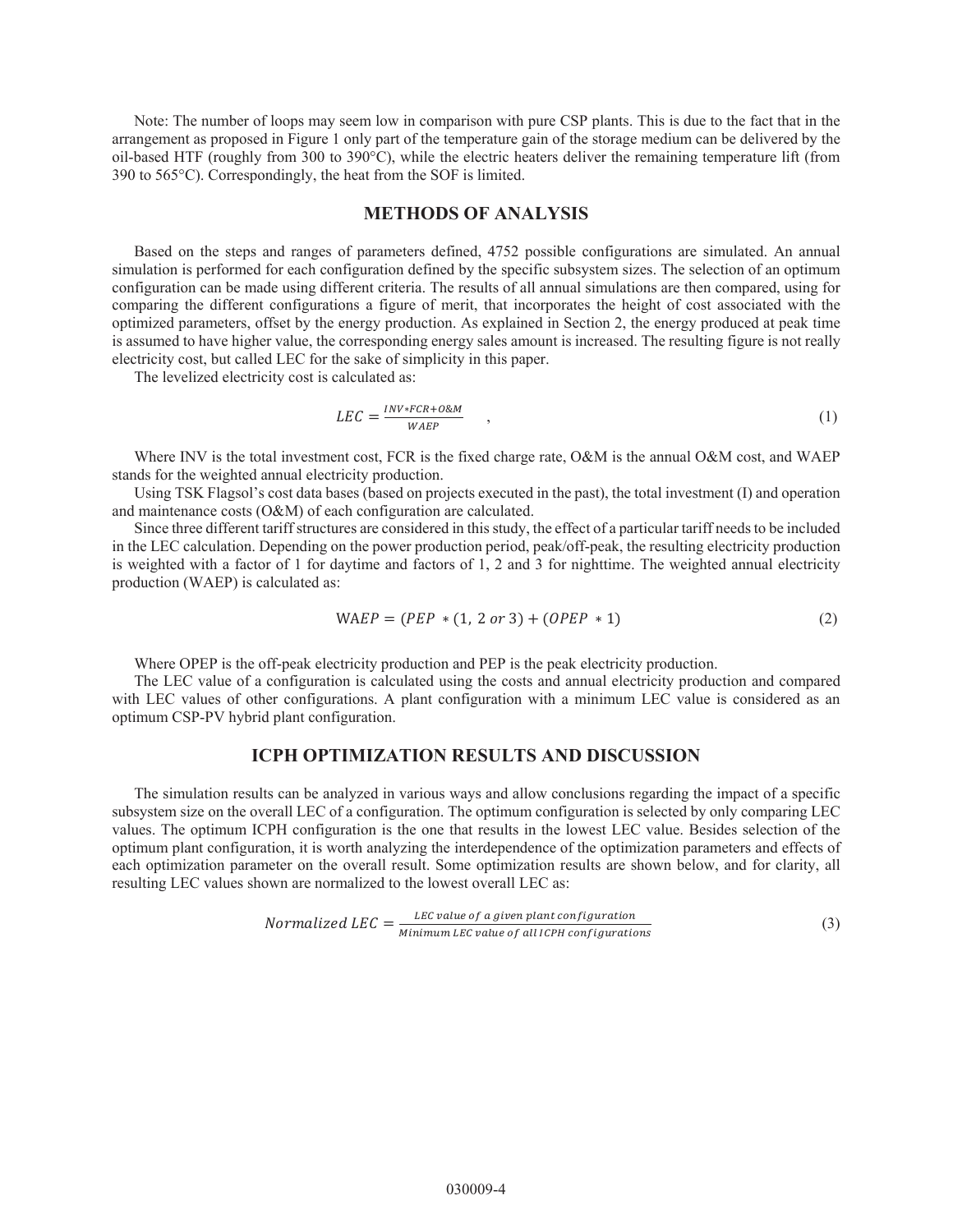

**FIGURE 2**. Normalized LEC value for different configurations and tariff structure

A graphical representation of TES size against normalized LEC values is shown in figure 2. The color of the dots represents the number of loops in the solar field. The results obviously show that as the peak tariff increases, the absolute LEC value decreases. This is a direct implication of the advantage of a higher tariff payment for the energy produced during peak hours. The other important result shown in figure 2 is that the optimal storage capacity, 12 FLH, remains the same in all the three different tariffs. This implies that the optimal TES size is independent of peak tariff.

Besides that, looking at specific TES sizes in the above figure, one can conclude that the optimum number of loops depends on the TES size. As the TES size increases from 6 FLH to 14 FLH, the optimum number of loops also increases from 36 to 52, respectively. For further description of the results, in the following graphs results with a tariff factor of 2 are used.



**FIGURE 3**. Normalized LEC value for different MSEH with respect to different FLH (tariff factor 2)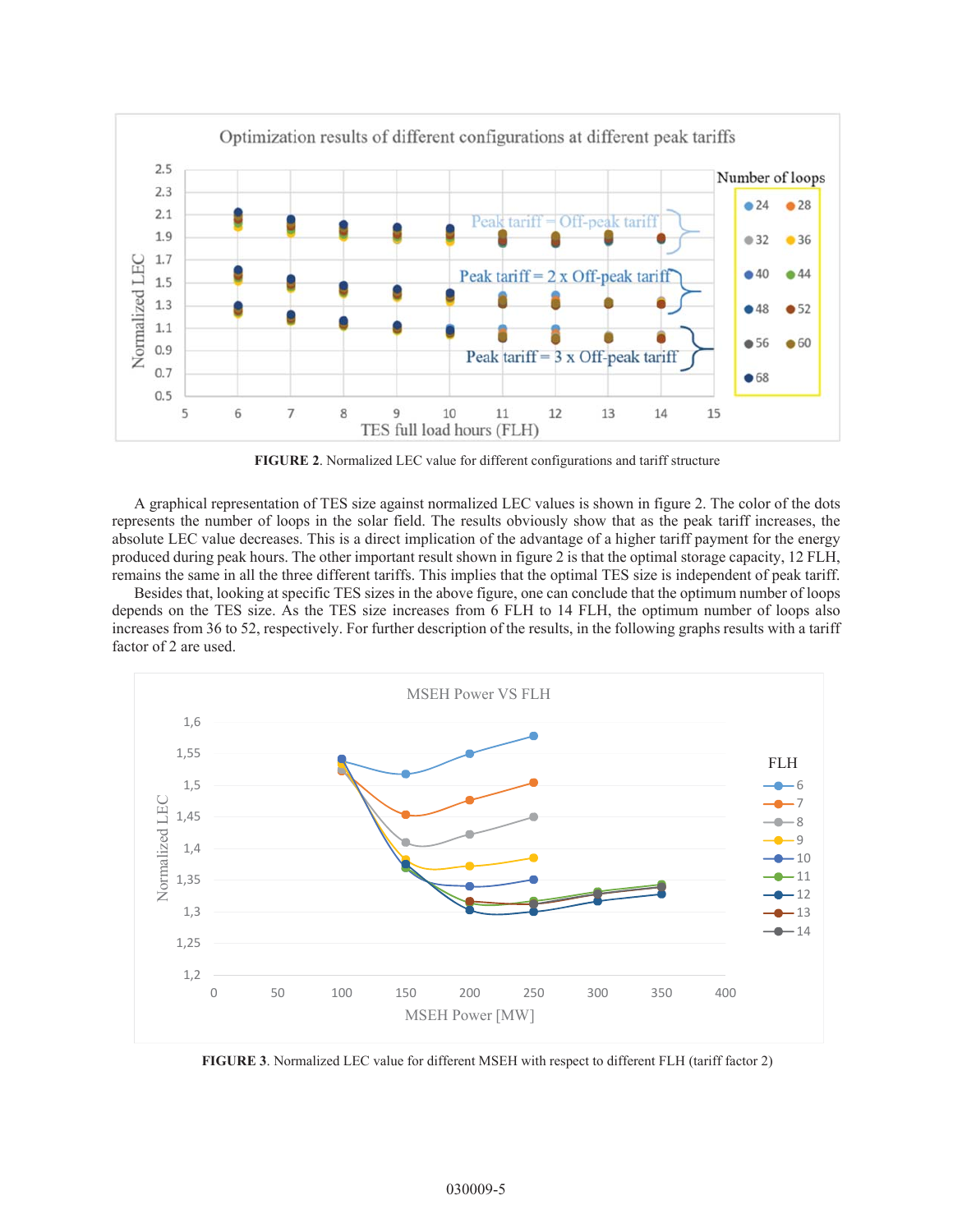Figure 3 shows the dependence of the LEC on MSEH power for various TES sizes. The optimum TES size for MSEH capacities above 200 MW is around 12 full-load hours. For MSEH capacities below 200 MW, the optimum TES size decreases. For MSEH sizes of 100 MW and 150 MW, the optimum TES sizes are 7 FLH and 11 FLH, respectively. The results clearly show that for a given MSEH size there exists an optimum TES size.

Figure 4 shows the effect of changing PV, MSEH power and SOF sizes for a TES with 12 FLH. It also shows that the optimum size of MSEH is strongly related to the PV size. For each size of MSEH, there is an optimal PV size. In general, as the size of the electric heater increases, the resulting optimum PV size also increases. Referring to the system configuration as a whole, an increase in loop numbers increases the mass flow through the SOF. This will demand an increasing MSEH size.

It is noteworthy that for a plant that may only deliver 100 MW into the grid, a PV system with a nominal capacity of 450 to 500 MW leads to optimum results, in the case of a tariff factor of 2 at nighttime. The MSEH then have a capacity of 200 to 250 MW.



**FIGURE 4.** Optimization result of different parameters at FLH of 12 (tariff factor 2).

## **COMPARISON WITH CO-LOCATED HYBRID PLANTS**

The interesting question is now, if there is any advantage of the ICPH plant over the less complex state-of-the-art hybrid plant, i.e. a "co-located" CSP-PV hybrid plant, which has no MSEH and in which PV feeds into the grid at daytime and CSP operates as a load-shifter and produces electricity at nighttime.

Such a co-located system follows the same boundary conditions as stated in Table 1. Due to the lacking electric heater, the molten salt is only heated to slightly below 393 °C. For the comparison purpose, the total amount of annual power generation (WAEP) is considered to be same for both ICPH and co-located plants. The consequences are a much higher salt mass (about 150% more!) required for the same number of FLH, and a lower thermal-to-electric conversion efficiency, due to the lower steam temperature that can be achieved.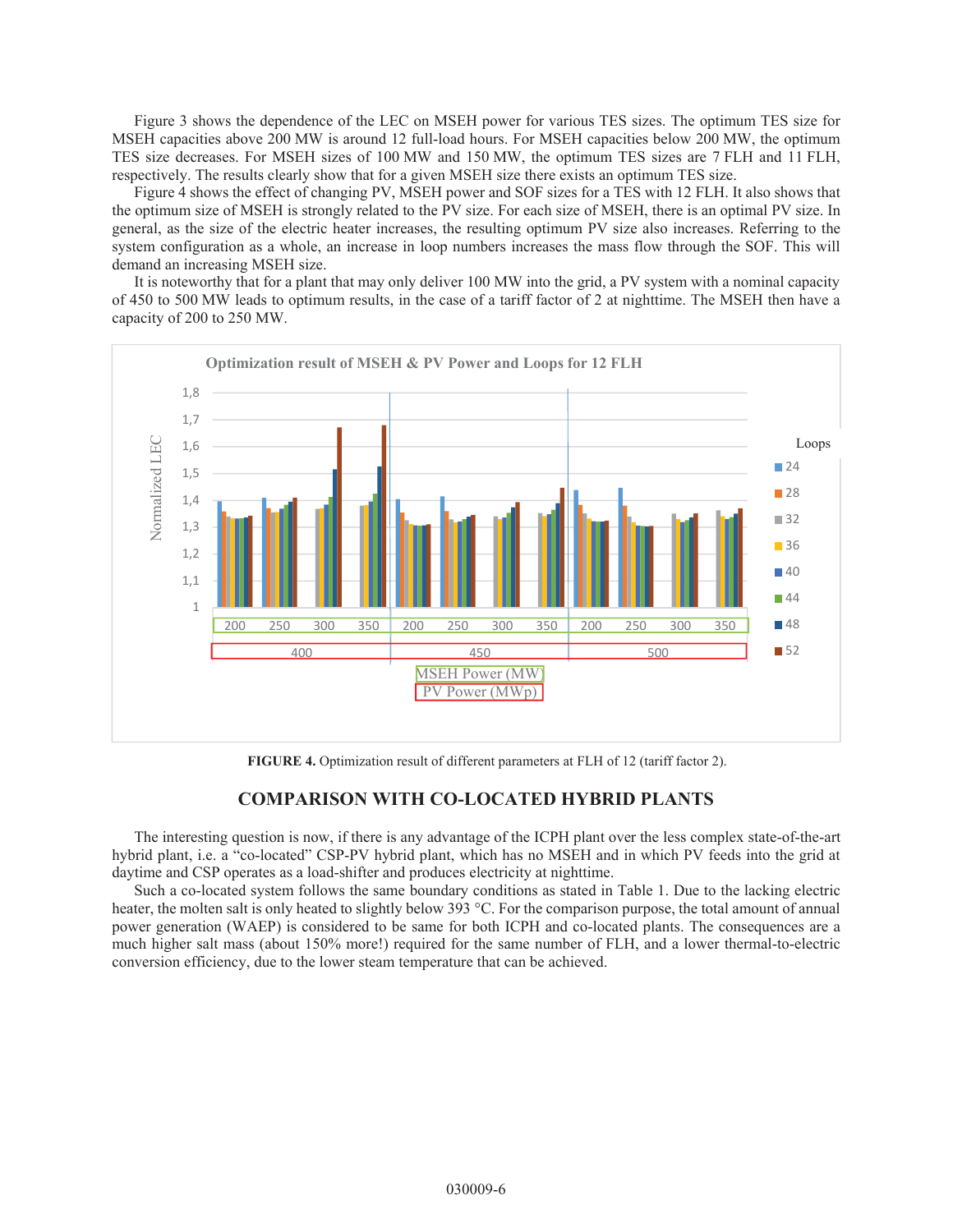

**FIGURE 5.** Comparison of optimized co-located and integrated CSP/PV hybrid plants, regarding LEC (y-axis) and investment (bubble diameter)

Figure 5 compares the optimum ICPH plant for each of the three tariffs with its equally optimized, co-located counterpart. It can be gathered that for all tariffs the investment is substantially larger in case of merely co-located plants than for the integrated plants. This is due to the higher salt mass and the larger amount of heat required in order to yield an equivalent amount of electric energy produced at nighttime. Also, the PV system becomes ca. 20% smaller, reducing the investment.

Interestingly, the LEC is ca. 23% higher for the co-located plants, independent of the tariff factor. This is probably the most important result of the present study. Just by adding another well-proven apparatus to the co-located plant, a dramatic reduction in electricity cost can be achieved.

### **CONCLUSIONS**

In this paper, a systematic optimization methodology of an integrated CSP-PV system is discussed. Such a system uses electric heaters to transfer part of the PV-produced electricity into a storage system for later re-electrification. The selected optimization parameters – PV capacity, parabolic trough field size, power of heaters and storage capacity – are all necessary parameters for obtaining an optimal plant configuration. The results of this study clearly show that different tariffs for nightly peak hours always lead to the same optimal TES size.

The optimization results show that all mentioned parameters are interrelated. Thus, an optimization of an integrated CSP-PV hybrid plant should at least incorporate the use of these parameters as optimization parameters.

Compared with a merely co-located CSP/PV hybrid plant, the ICPH plant, i.e. one using electric heaters to store excess PV power into the molten salt of the CSP part of the plant, reduces the LEC by about 20%, while at the same time requiring 20% to 25% less investment.

#### **OUTLOOK**

In future depending on the market design and on the readiness of the TSO's to accept CSP technology to act as system services provider CSP power plants equipped with sufficiently designed TES including MSEH could be used to stabilize the grid and enable the enhancement of volatile wind and PV capacities.

#### **ACKNOWLEDGMENTS**

The authors gladly acknowledge the financial support for the work presented in this paper in the scope of the project SWS, which has been co-funded through the European Regional Development Funds (EFRE), a program of the European Union.